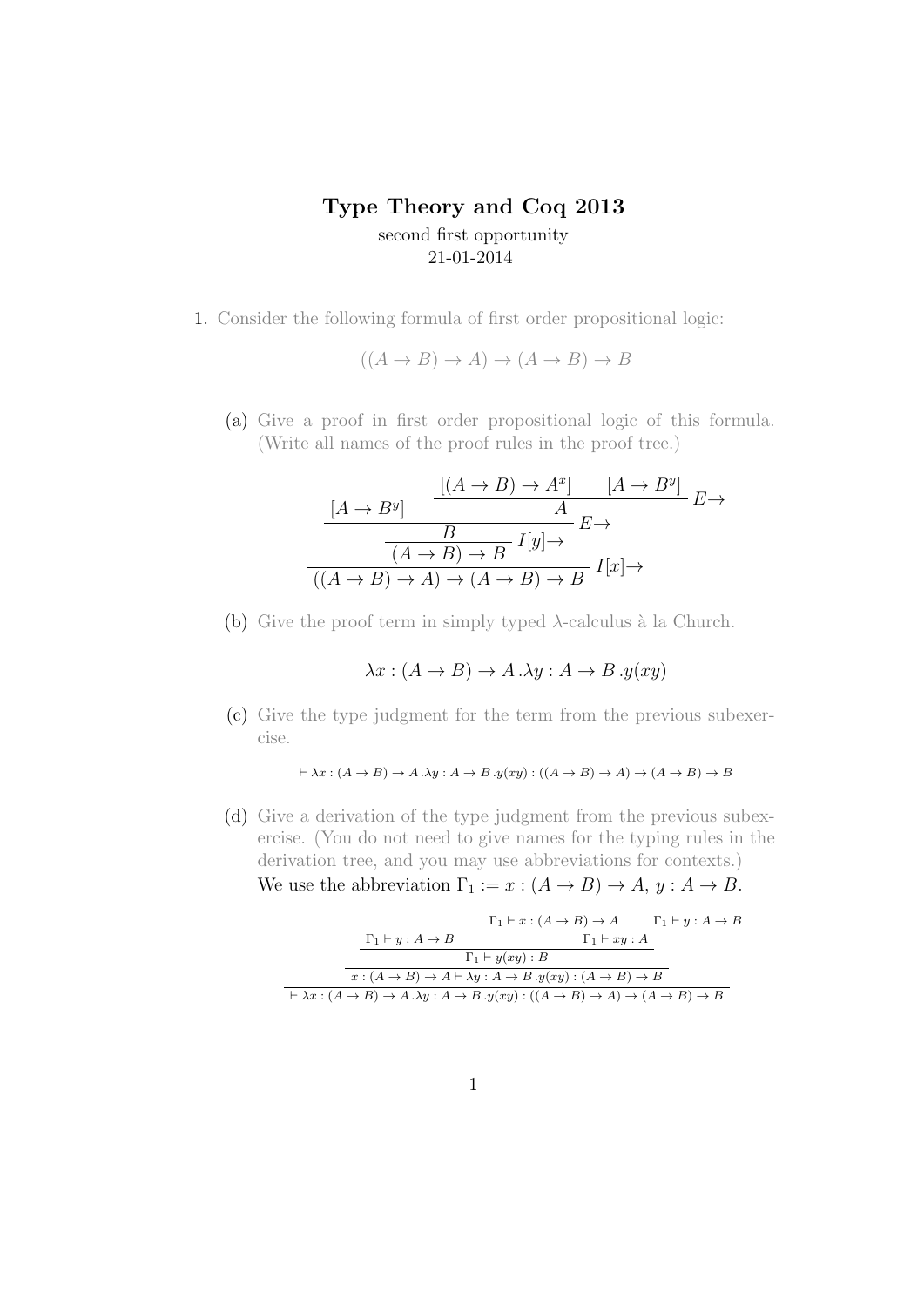(e) Is the proof term from subexercise (1b) in normal form? If not, reduce it to a normal form. If yes, give a term of this type that is not in normal form.

Yes, there are no *β*-redexes in the term. The following term is not in normal form:

$$
\lambda x : (A \to B) \to A \cdot \lambda y : A \to B \cdot (\lambda z : B \cdot z)(y(xy))
$$

2. Consider the following formula of first order predicate logic:

$$
(\forall x. P(x) \to Q(x)) \to (\forall x. P(x)) \to \forall x. Q(x)
$$

Furthermore we have the following *λC* context:

$$
\Gamma_2 := D : *, P : D \to *, Q : D \to *
$$

(a) Give a proof in first order predicate logic of this formula. (Write all names of the proof rules in the proof tree.)

$$
\frac{\left[\forall x. P(x) \to Q(x)^{H_1}\right]}{P(x) \to Q(x)} E\forall \frac{\left[\forall x. P(x)^{H_2}\right]}{P(x)} E\forall
$$
\n
$$
\frac{Q(x)}{\forall x. Q(x)} I\forall
$$
\n
$$
\frac{\left[\forall x. P(x) \to Q(x)\right]}{\left(\forall x. P(x) \to \forall x. Q(x)\right)} I[H_2] \to
$$
\n
$$
\frac{\left(\forall x. P(x) \to Q(x)\right)}{\left(\forall x. P(x) \to \forall x. P(x)\right) \to \forall x. Q(x)} I[H_1] \to
$$

(b) Which of the rules in this proof has a variable condition, what is this condition, and why is it satisfied?

The *I∀* rule has the variable condition that *x* should not occur freely in any of the available assumptions. Yes, this condition is satisfied, as the available assumptions at the use of this rule do not contain any free variables at all.

(c) Give the type of  $\lambda C$  that corresponds to the formula in the context  $\Gamma_2$ . (Use the syntax for dependent products from Femke's course notes, *i.e.*, written using Π and with explicit types.)

$$
(\Pi x : D. Px \to Qx) \to (\Pi x : D. Px) \to \Pi x : D. Qx
$$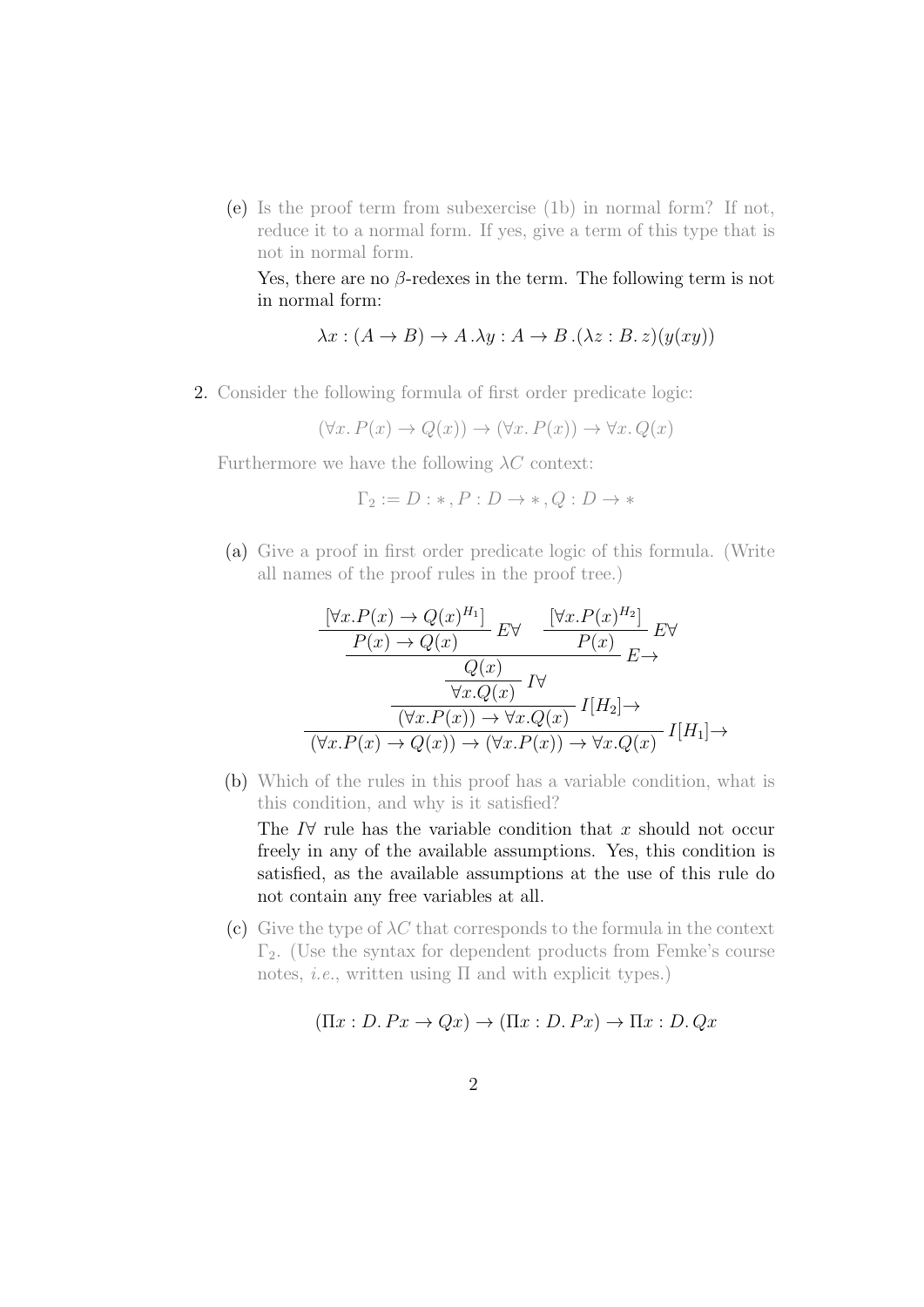(d) Give a  $\lambda C$  proof term for the type from the previous subexercise. (See page 8 for the typing rules.)

$$
\lambda H_1: (\Pi x: D.Px \to Qx). \lambda H_2: (\Pi x: D.Px). \lambda x: D. H_1x(H_2x)
$$

3. Consider the following term of *λC*:

and<sub>2</sub> :=  $\lambda A, B: * \Pi C: * (A \rightarrow B \rightarrow C) \rightarrow C$ 

- (a) Give the type of and<sub>2</sub> in  $\lambda C$ . (See page 8 for the typing rules.)
	- *∗ → ∗ → ∗*
- (b) Is and<sub>2</sub> also typeable in  $\lambda$ 2? Explain your answer. No, it is not. It also needs the product rule with  $s_1 = s_2 = \Box$ , and therefore we need to be at least in *λω*.
- (c) Give a term of  $\lambda C$  that inhabits the following type:

$$
\Pi A, B: \ast \colon A \to B \to \mathsf{and}_2 \land B
$$

## *λA, B* : *∗. λx* : *A. λy* : *B. λC* : *∗. λf* : *A → B → C. fxy*

(d) Give a term of  $\lambda C$  that inhabits the following type:

$$
\Pi A, B: \ast.\operatorname{and}_2 A B \to A
$$

## $\lambda A, B: \ast \lambda p: \mathsf{and}_2 A B, pA(\lambda a: A, \lambda b: B, a)$

- 4. Consider the  $\lambda C$  type  $* \rightarrow *$ .
	- (a) Give the  $\lambda C$  typing judgment (without a derivation) that gives the *kind* of this type.

$$
\vdash (* \to *) : \Box
$$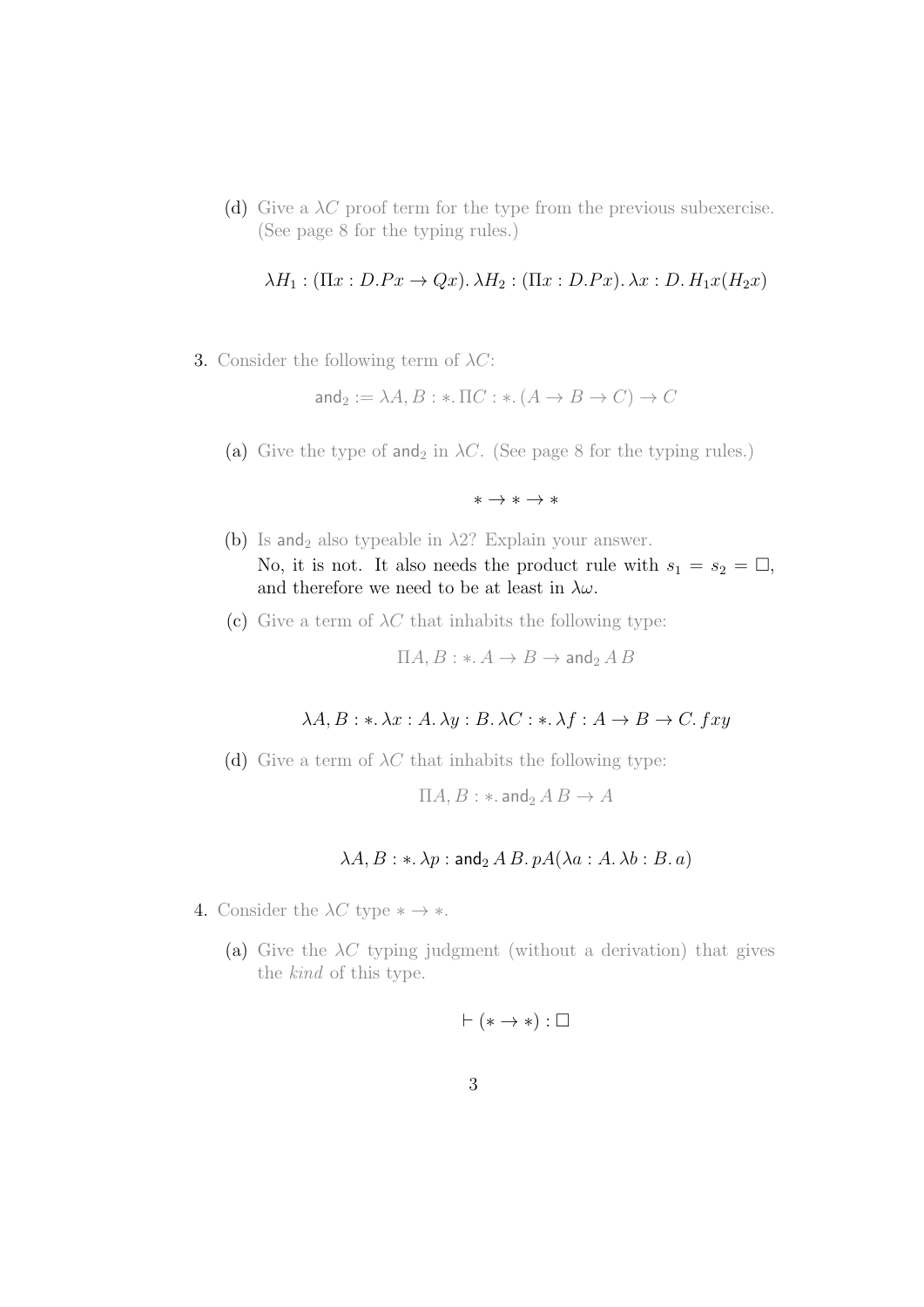(b) Give a derivation in  $\lambda C$  of the judgment from the previous subexercise. (See page 8 for the typing rules. You do not need to give names for the typing rules in the derivation tree.)

*⊢ ∗* : □ *⊢ ∗* : □ *⊢ ∗* : □ *A* : *∗ ⊢ ∗* : □ *⊢ ∗ → ∗* : □

(c) Give an *inhabitant* in  $\lambda C$  of this type that is not the identity.

$$
\lambda A: *A \to A
$$

5. Consider the following terms of the untyped *λ*-calculus:

$$
K^* := \lambda x. \lambda y. y \tag{1}
$$

$$
\Omega := (\lambda x. xx)(\lambda x. xx) \tag{2}
$$

$$
M := K^* \Omega \tag{3}
$$

(a) Which of these terms are confluent? Explain your answer.

All these terms are confluent, because *β*-reduction in the *λ*-calculus is confluent (by *e.g.* Takahashi's proof).

(b) Which of these terms are SN (strongly normalizing)? Explain your answer.

The term  $K^*$  is in normal form, and hence it is SN. The term  $\Omega$ reduces to itself, and hence it is not SN. The term *M* reduces to itself, and hence it is not SN.

(c) Which of these terms are WN (weakly normalizing)? Explain your answer.

The term  $K^*$  is SN, and thus WN. The only reduction from  $\Omega$ is to itself, and hence it is not WN. The term *M* reduces to the normal form  $\lambda x.x$ , hence it is WN.

(d) Which of these terms are typeable in simply typed  $\lambda$ -calculus à la Curry? For the terms that are typeable, you have to give the most general type (but you do not need to explain how you have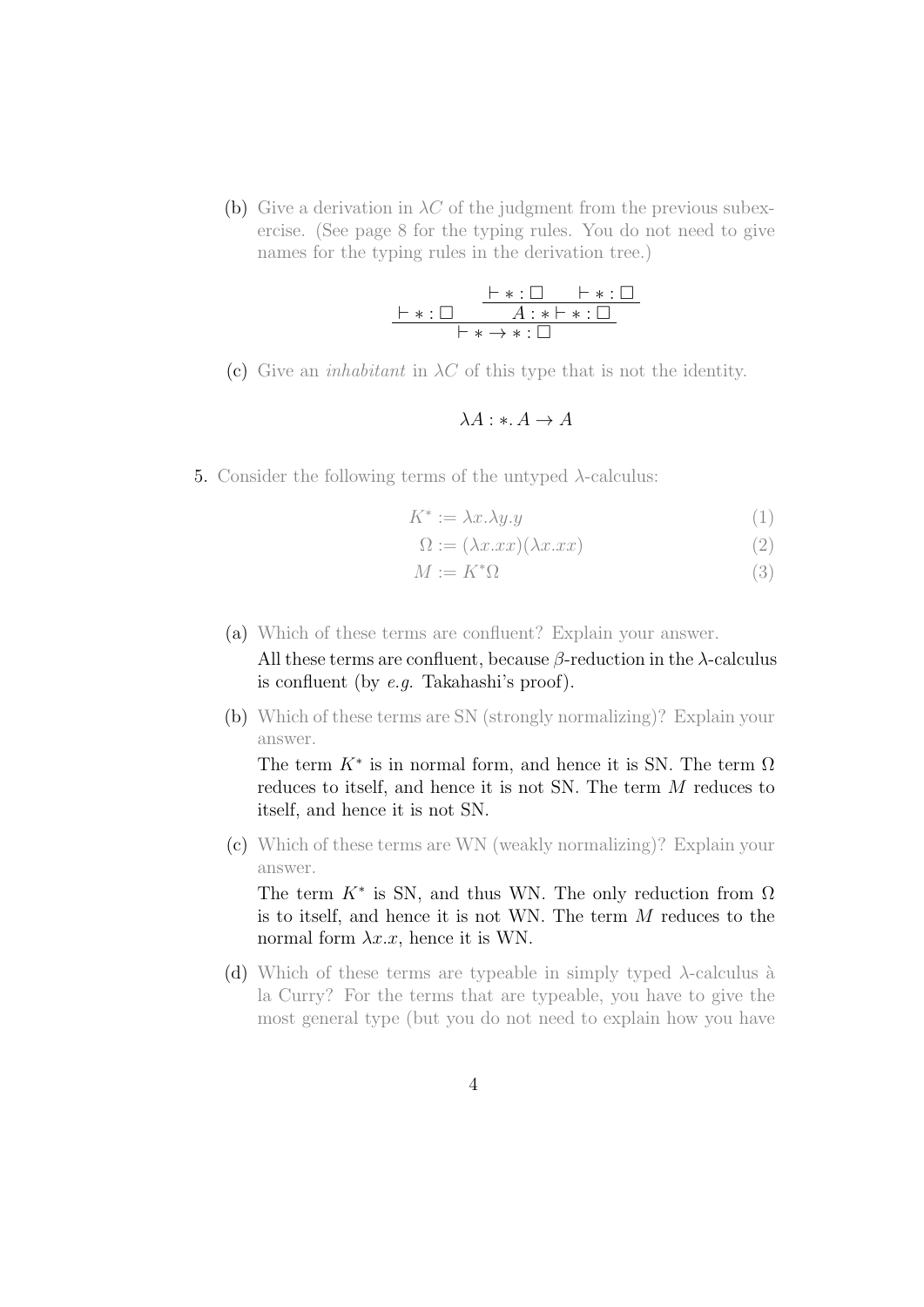obtained this type, nor why it is a most general type). For the terms that are not typeable, you should explain why not.

The terms  $\Omega$  and  $K^*\Omega$  are not SN, and thus not typeable because that would contradict the SN property of  $\lambda \rightarrow$ . The term  $K_*$  is typeable, and has principle type  $A \rightarrow B \rightarrow B$ .

6. Consider the Coq inductive type for lists:

```
Inductive list (A : Type) : Type :=
| nil : list A
| cons : A -> list A -> list A.
```
(a) What is the type of list, nil, and cons?

list : Type -> Type nil : forall A : Type, list A cons : forall A : Type, A -> list A -> list A

(b) Give a Coq term that represents the list of natural numbers (3 1 4).

cons nat 3 (cons nat 1 (cons nat 1 (nil nat)))

(c) Give the type of the dependent recursion principle list\_rect for this inductive type. (You are allowed to use either Coq or PTS syntax to give this induction principle.)

```
forall A : Type, forall P : list A -> Type,
P (nil A) \rightarrow(foral1 (x : A) (1 : list A),P 1 \rightarrow P (cons A x 1)) \rightarrowforall l, P l
```
(d) Write a function map with type

forall  $A$  B : Type,  $(A \rightarrow B) \rightarrow$  list  $A \rightarrow$  list B

that maps a function over the elements of the list using a combination of Fixpoint and match.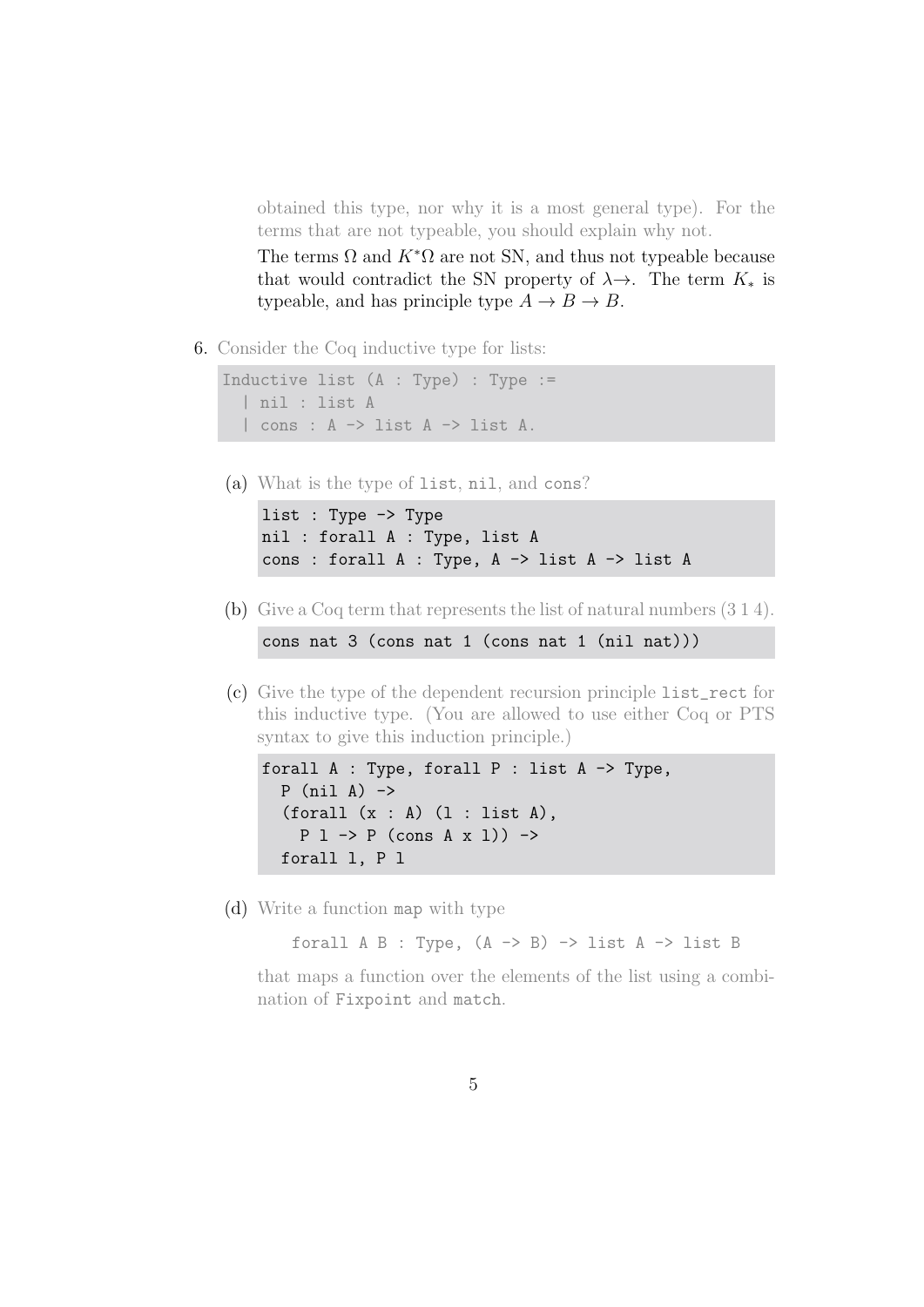```
Fixpoint map (A B : Type)
   (f : A \rightarrow B) (1 : list A) : list B :=match l with
| nil => nil B
| cons x 1 \Rightarrow cons B (f x) (map A B f 1)
end
```
(e) Now also write the map function using the recursion principle from subexercise (6c).

```
Definition map (A B : Type)
   (f : A \rightarrow B) : list A \rightarrow list B :=list rect A
   (fun 1 : list A \Rightarrow list B)(nil B)
   (fun (x : A) (l : list A) \implies cons B (f x))
```
7. Consider the type for equality in HoTT, written using Coq syntax:

Inductive eq  $(A : Type)$   $(x : A) : A \rightarrow Type :=$ | refl : eq A x x.

We write  $x = A y$  or even  $x = y$  for  $(\text{eq } A x y)$ . The induction principle for equality is:

*A* : Type  $x : A \ P : \Pi z : A \cdot x = z \rightarrow \text{Type } H : Px(\text{refl } A x) \ y : A \ p : x = y$  $eq\_rect A x P H y p : P y p$ 

with reduction rule:

eq<sub>rect</sub> 
$$
A x P H x
$$
 (refl  $A x$ )  $\rightarrow_{\iota} H$ 

(a) To what kind of mathematical objects do types and equality correspond using the homotopy interpretation of type theory? Types correspond to (topological) spaces, and equality corresponds to paths between these spaces. (Equalities between equality proofs correspond to homotopies.)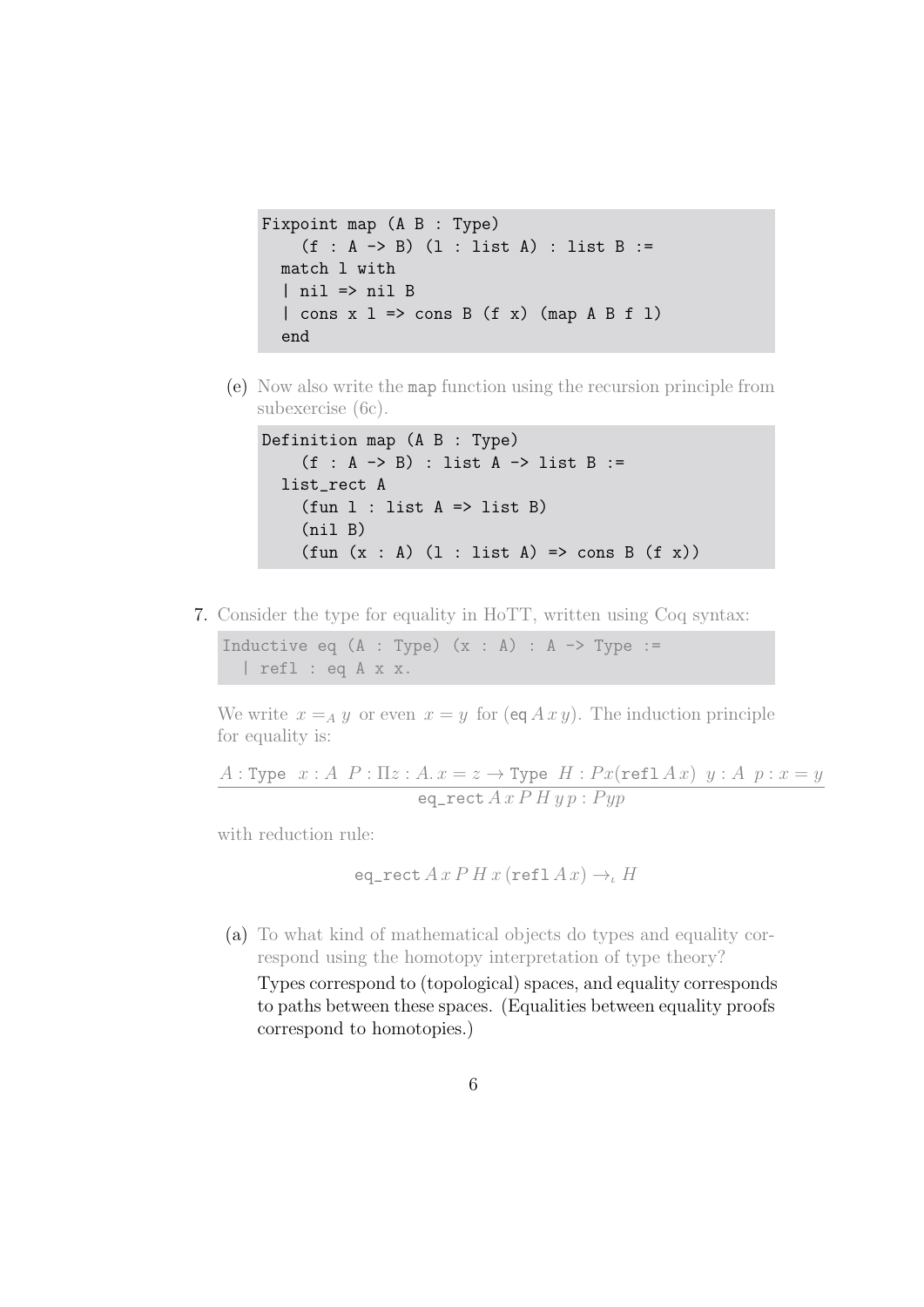(b) Write a function transport with type

Π*A* : Type*.* Π*P* : *A →* Type*.* Π*x, y* : *A. x* = *y → P x → P y*

using the induction principle eq\_rect. (You are allowed to use either Coq or PTS syntax.)

 $\lambda A$ : Type.  $\lambda P$ :  $A \rightarrow$  Type.  $\lambda x, y$ :  $A$ .  $\lambda p$ :  $x = y$ .  $\lambda H$ :  $Px$ . eq\_rect  $A x (\lambda z : A, \lambda q : x = z. P z) H y p$ 

```
Definition transport :=
fun A : Type \Rightarrowfun P : A \rightarrow Type \Rightarrowfun x \ y : A \Rightarrow fun p : x = y \Rightarrowfun H : P x =>
 eq_rect A x
    (fun z : A \Rightarrow fun q : x = z \Rightarrow P z) H y p.
```
(c) Dependent functions are *fibrations* in the homotopy interpretation of type theory. That means, there is a function apd with type

> $\Pi A$ : Type.  $\Pi P$ :  $A \rightarrow$  Type.  $\Pi f$ :  $(\Pi x : A.Px)$ .  $\Pi x, y : A. \Pi p : x = y. p_*(fx) = fy,$

where  $p_*$  denotes transport  $A P x y p$ . Draw a diagram to indicate why the use of  $p_*$  is necessary.

The terms *fx* and *fy* have different types, namely *Bx* and *By*, respectively. Therefore, to be able to compare these terms we use the transport *p∗*. In a diagram:

*x*

*A*